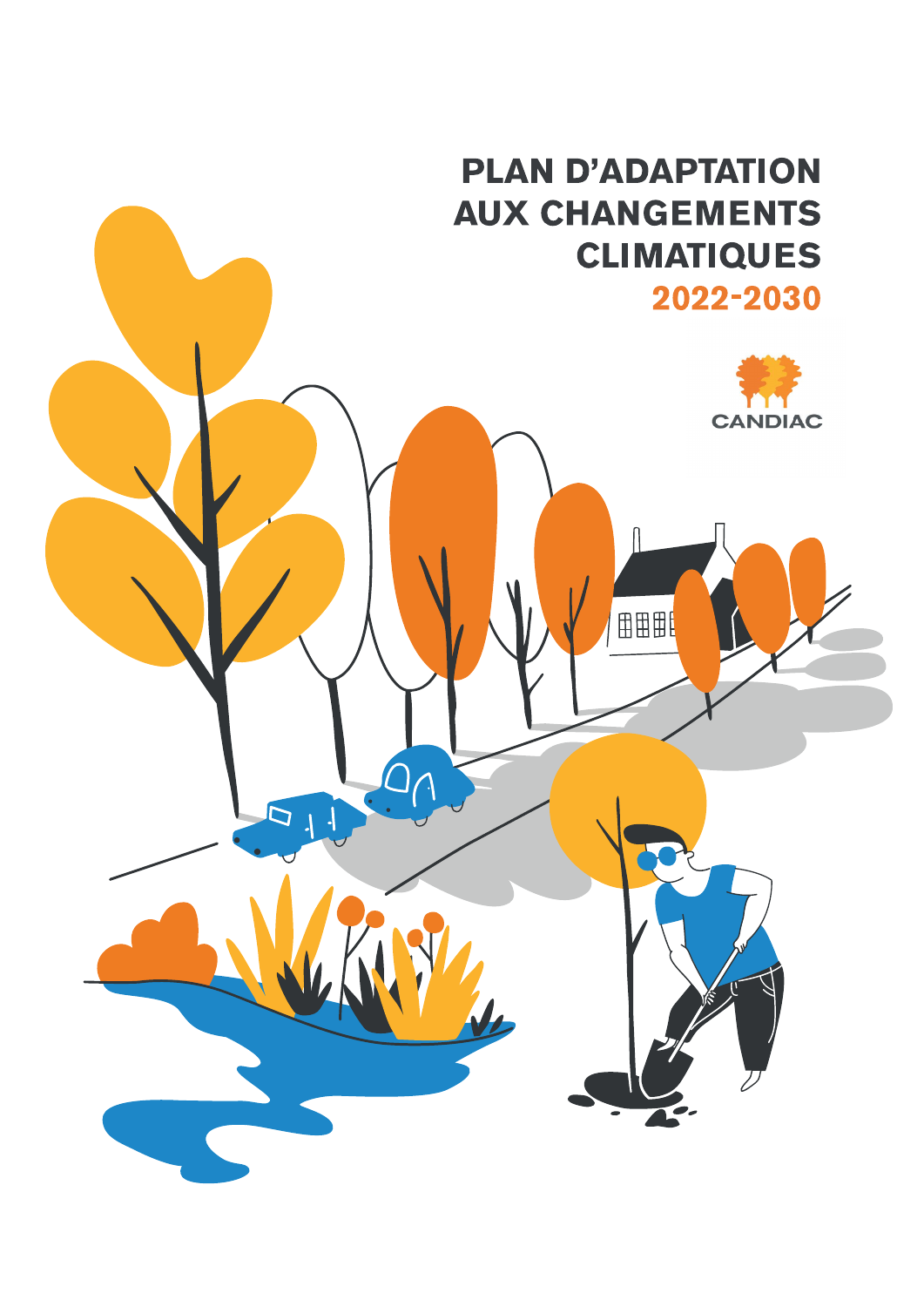Face aux conséquences des changements climatiques et consciente des défis que ceux-ci apporteront, la Ville de Candiac a élaboré son tout premier Plan d'adaptation aux changements climatiques. Celuici est un outil de planification qui a permis à Candiac d'analyser les enjeux climatiques pour l'ensemble des activités de l'administration municipale, d'identifier et de prioriser les vulnérabilités par la prise en compte de l'exposition aux aléas climatiques, ainsi que de trouver des solutions fonctionnelles et innovantes qui rendront la Ville de Candiac plus résiliente face aux perturbations climatiques.

## L'adaptation aux changements climatiques



## **QU'EST-CE QUE L'ADAPTATION AUX CHANGEMENTS CLIMATIQUES?**

L'adaptation vise à s'attaquer aux conséquences qu'ont les changements climatiques sur nos vies et vise à rendre nos communautés plus résilientes. Par exemple, planter des arbres afin de lutter contre les vagues de chaleur occasionnées par les perturbations climatiques.

A ne pas confondre avec l'atténuation qui s'attaque aux causes des changements climatiques et vise à réduire les émissions de gaz à effet de serre (GES). Par exemple, l'électrification des transports permet de réduire la consommation de combustible fossile et donc, de réduire les émissions de GES.

## POURQUOI L'ADAPTATION À CANDIAC?

« Il est important que le Candiac de demain soit adapté aux conditions climatiques projetées, tout en assurant aux générations futures le maintien des services d'excellence dont jouissent aujourd'hui nos citoyens. L'établissement d'un Plan d'adaptation aux changements climatiques à Candiac est assurément porteur de cette responsabilité »



M. Normand Dyotte, maire de Candiac.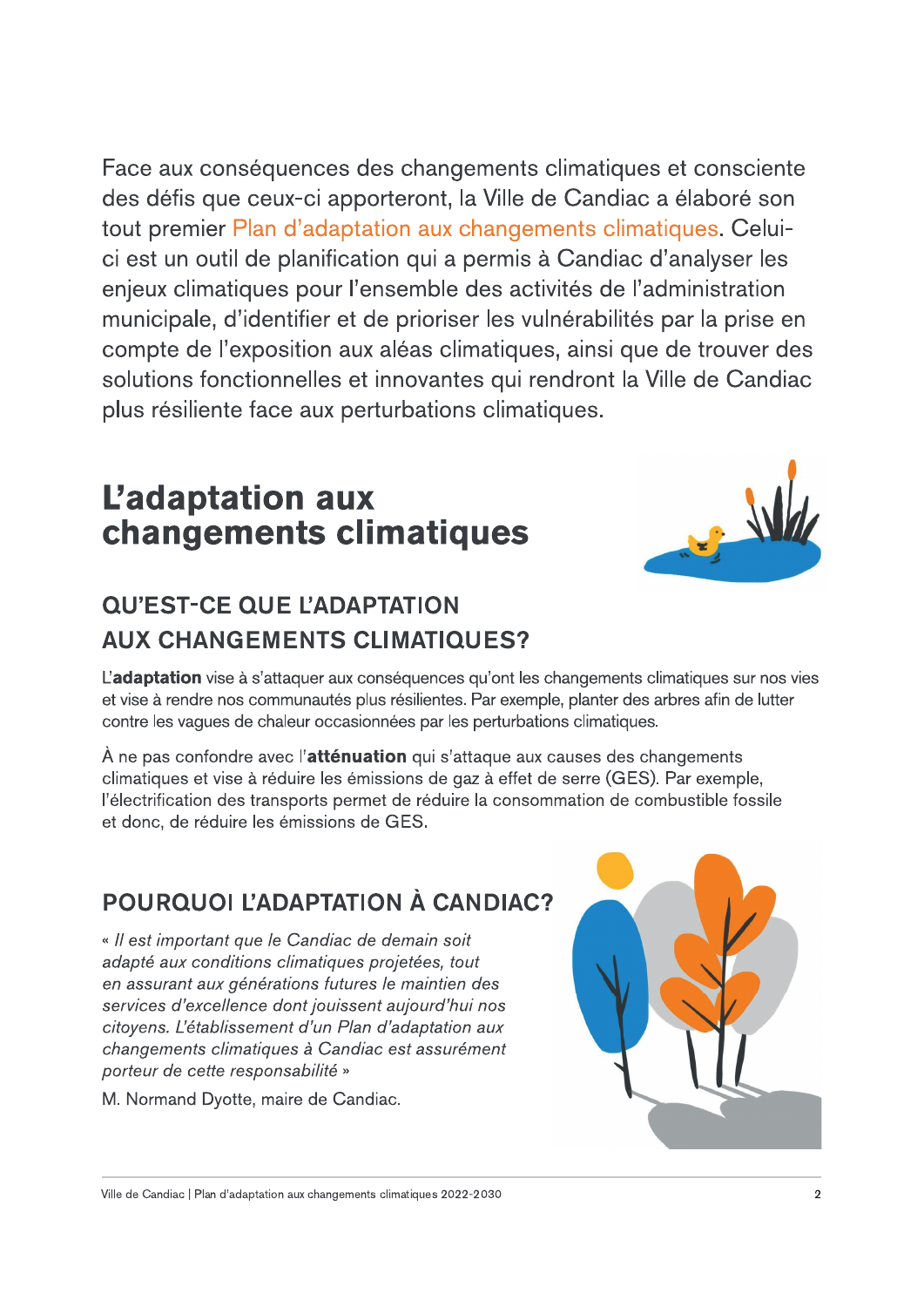Concrètement, une étude approfondie du territoire de la Ville a été réalisée afin de cibler les secteurs vulnérables. Puis, en se basant sur les projections climatiques les plus récentes, des mesures d'adaptation prioritaires ont été identifiées.

## **QUELLE EST LA VISION D'ADAPTATION AUX CHANGEMENTS CLIMATIQUES POUR CANDIAC?**

La Ville de Candiac s'adapte et intègre à sa planification, à l'aménagement de son territoire et à l'ensemble de ses activités municipales les enjeux des changements climatiques afin de se prémunir face à ceux-ci. Candiac est une communauté résiliente où la protection de la biodiversité, le renforcement des infrastructures, la préservation de la qualité de vie et le bien-être de la population sont au cœur de son identité.



#### **PORTRAIT DES PROJECTIONS CLIMATIQUES** À CANDIAC POUR L'HORIZON 2050

En identifiant les modifications des conditions climatiques à travers le temps, il est possible de repérer les risques notamment liés à la santé humaine, aux infrastructures, aux écosystèmes naturels et à la livraison des services municipaux.



- Augmentation des températures annuelles de 2 °C à 4 °C.
- Augmentation de 28 jours par année où la température dépasse 30 °C.
- Augmentation de la quantité annuelle de précipitations et du nombre de jours de pluie abondante.
- Augmentation du nombre de cycle gel-dégel en hiver.
- Modification du régime des précipitations : augmentation des précipitations liquides (pluie) et diminution des précipitations solides (neige) durant l'hiver et le printemps.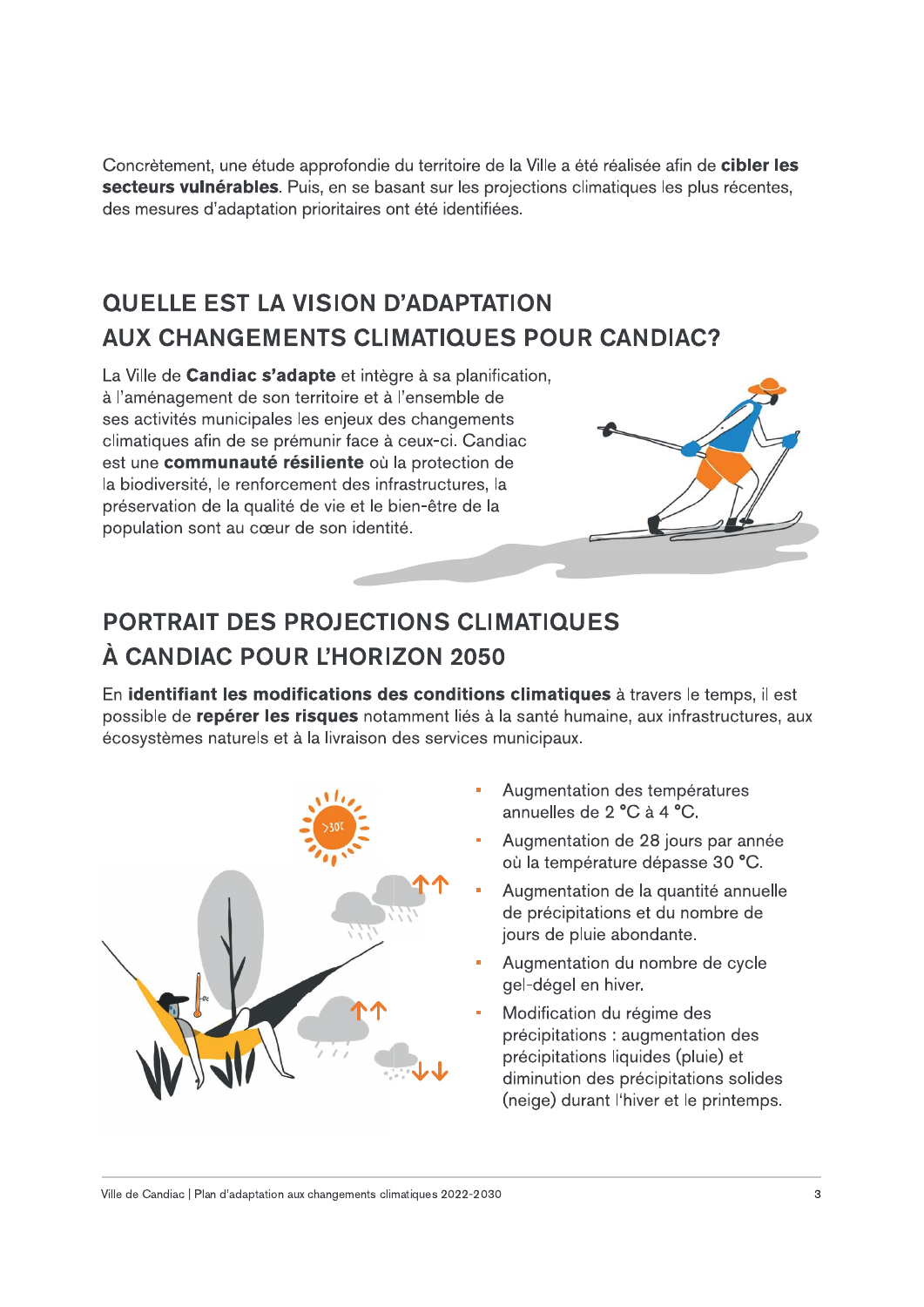## **Candiac s'adapte**

Avec l'appui du ministère des Affaires municipales et de l'Habitation dans le cadre du Programme de soutien à l'intégration de l'adaptation aux changements climatiques qui découle du Plan pour une économie verte 2030, Candiac a réalisé son premier Plan d'adaptation aux changements climatiques.

Les actions identifiées permettront à la Ville de s'adapter et d'accroître sa résilience face aux perturbations climatiques et confirmeront la place importante qu'accorde Candiac au bien-être et à la sécurité de ses citoyens.

| <b>Orientation</b>                                               | <b>Actions prioritaires</b>                                                                                             |
|------------------------------------------------------------------|-------------------------------------------------------------------------------------------------------------------------|
| <b>Santé</b><br>maintenir un milieu de vie                       | Promouvoir la création d'îlots de fraicheur                                                                             |
| de qualité et sécuritaire<br>pour la population                  | Adopter et promouvoir le plan de développement d'une<br>communauté nourricière                                          |
| <b>Forêt</b><br>favoriser la protection<br>de la forêt urbaine   | Adopter une stratégie de gestion de la forêt urbaine afin<br>d'augmenter sa résilience face aux changements climatiques |
| Eau<br>assurer une bonne<br>gestion des eaux                     | Aménager de nouvelles infrastructures naturelles pour la<br>gestion des eaux pluviales.                                 |
| <b>Services</b><br>assurer des services<br>municipaux de qualité | Intégrer les enjeux climatiques dans la planification des<br>activités culturelles et de loisirs                        |
|                                                                  | Intégrer les enjeux climatiques dans les plans de gestion des<br>actifs municipaux                                      |
| <b>Aménagement</b><br>intégrer les enjeux climatiques            | Bonifier les mesures d'adaptation incluses dans les outils<br>urbanistiques                                             |
| dans la planification de<br>l'aménagement du territoire et       | Bonifier l'intégration de solutions « vertes » dans les projets                                                         |

des infrastructures | d'infrastructures municipales



favoriser la préservation de la biodiversité

Planifier des actions de gestion différenciée des espaces verts sur des terrains municipaux

Mettre en place des outils afin de prendre en compte les écosystèmes et la biodiversité dans les activités de la Ville

 $\overline{4}$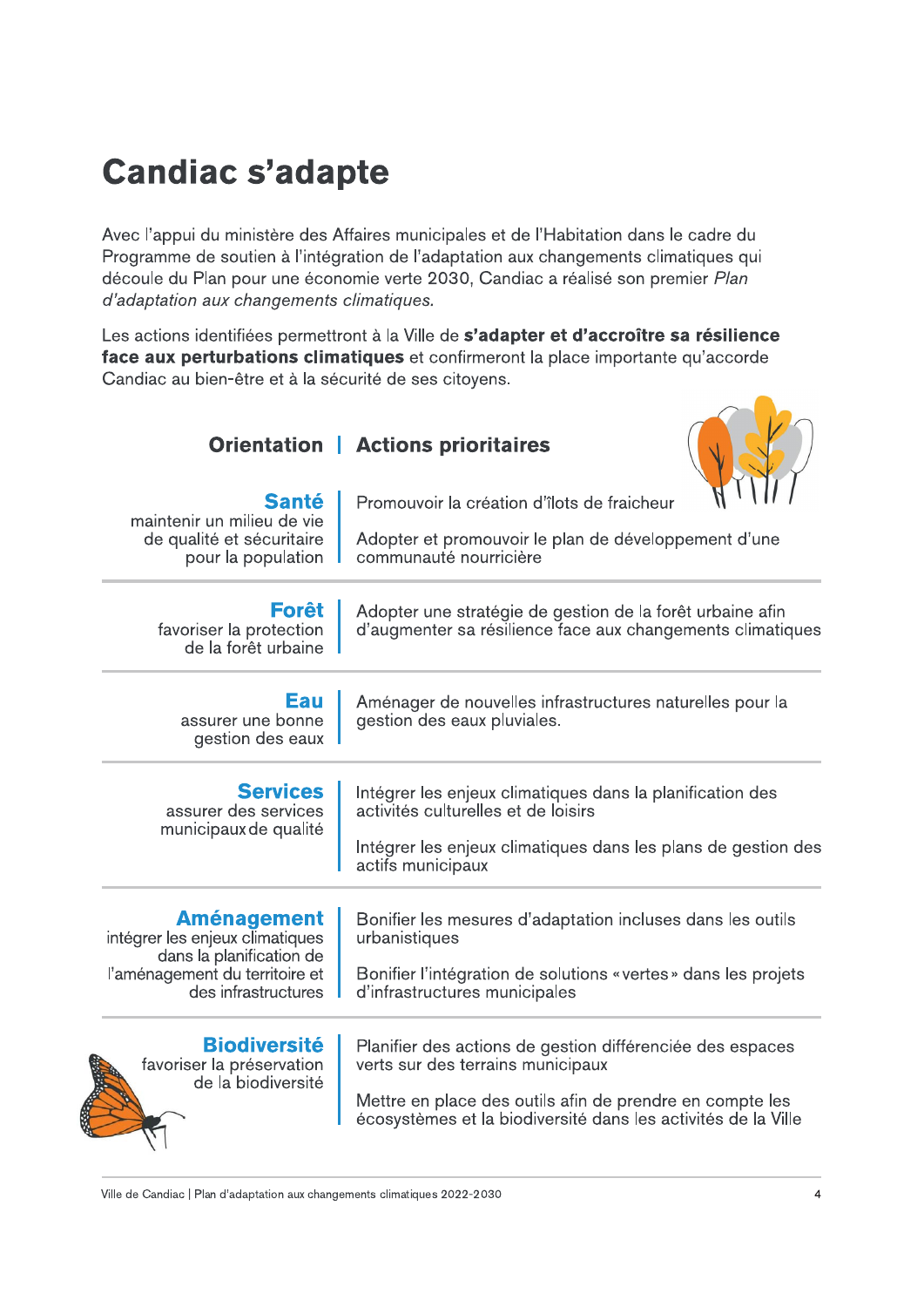# **S'adapter collectivement**

Candiac mettra en place plusieurs actions afin de rendre son territoire plus résilient face aux changements climatiques.

## La Ville s'engage, et vous? Quel est votre engagement?

Ensemble, citoyens, industries, commerces et institutions du territoire nous pourrions contribuer à rendre notre ville plus résistante aux îlots de chaleur, aux pluies abondantes et aux autres aléas climatiques.





## **CITOYENS, COMMERCES, ENTREPRISES ET INSTITUTIONS, PASSEZ À L'ACTION VOUS AUSSI!**



- Plantez des arbres sur votre terrain (moins de surface minérale et de pelouse,  $\overline{\phantom{a}}$ plus de végétaux)
- Verdissez vos stationnements et captez les eaux de ruissellement. ×
- Privilégiez des essences indigènes dans vos aménagements paysagers. F
- Réduisez votre consommation d'eau potable. ×
- Utilisez l'eau de pluie pour arroser vos végétaux extérieurs. Ē,
- Soutenez les activités d'agriculture urbaine.
- Lors de vos réfections, optez pour des matériaux pâles. Ľ,

## Citoyens et entreprises quel est votre engagement?